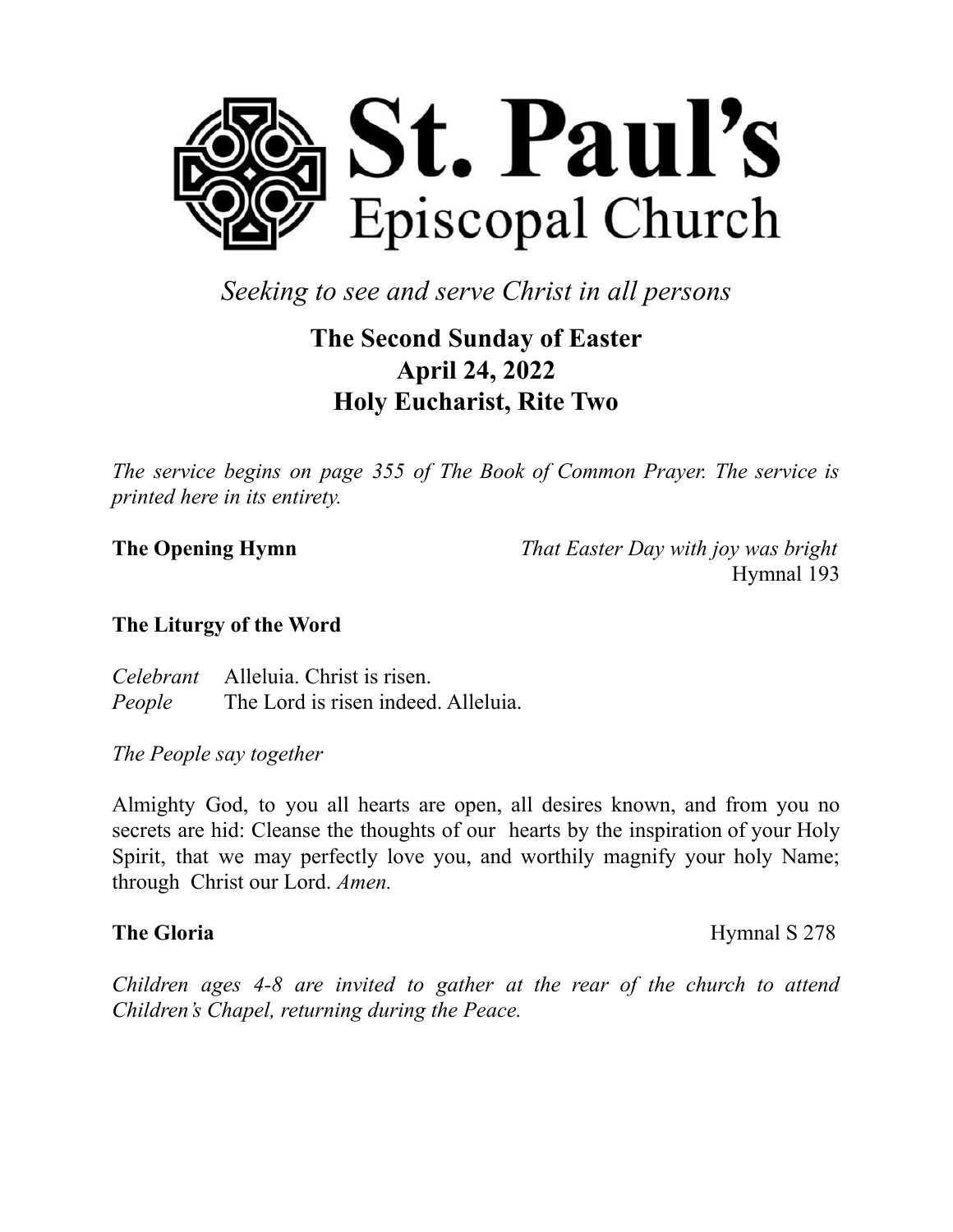### **The Collect of the Day**

*Celebrant* The Lord be with you. *People* And also with you. *Celebrant* Let us pray.

Almighty and everlasting God, who in the Paschal mystery established the new covenant of reconciliation: Grant that all who have been reborn into the fellowship of Christ's Body may show forth in their lives what they profess by their faith; through Jesus Christ our Lord, who lives and reigns with you and the Holy Spirit, one God, for ever and ever. *Amen.*

# **The First Lesson: Acts 5:27-32**

When the temple police had brought the apostles, they had them stand before the council. The high priest questioned them, saying, "We gave you strict orders not to teach in this name, yet here you have filled Jerusalem with your teaching and you are determined to bring this man's blood on us." But Peter and the apostles answered, "We must obey God rather than any human authority. The God of our ancestors raised up Jesus, whom you had killed by hanging him on a tree. God exalted him at his right hand as Leader and Savior that he might give repentance to Israel and forgiveness of sins. And we are witnesses to these things, and so is the Holy Spirit whom God has given to those who obey him."

| Lector | The Word of the Lord. |
|--------|-----------------------|
| People | Thanks be to God.     |

# **The Psalm: 150**

1 Hallelujah! Praise God in his holy temple; \* praise him in the firmament of his power. 2 Praise him for his mighty acts; \* praise him for his excellent greatness. 3 Praise him with the blast of the ram's-horn; \* praise him with lyre and harp. 4 Praise him with timbrel and dance; \* praise him with strings and pipe. 5 Praise him with resounding cymbals; \* praise him with loud-clanging cymbals. 6 Let everything that has breath \* praise the Lord. Hallelujah!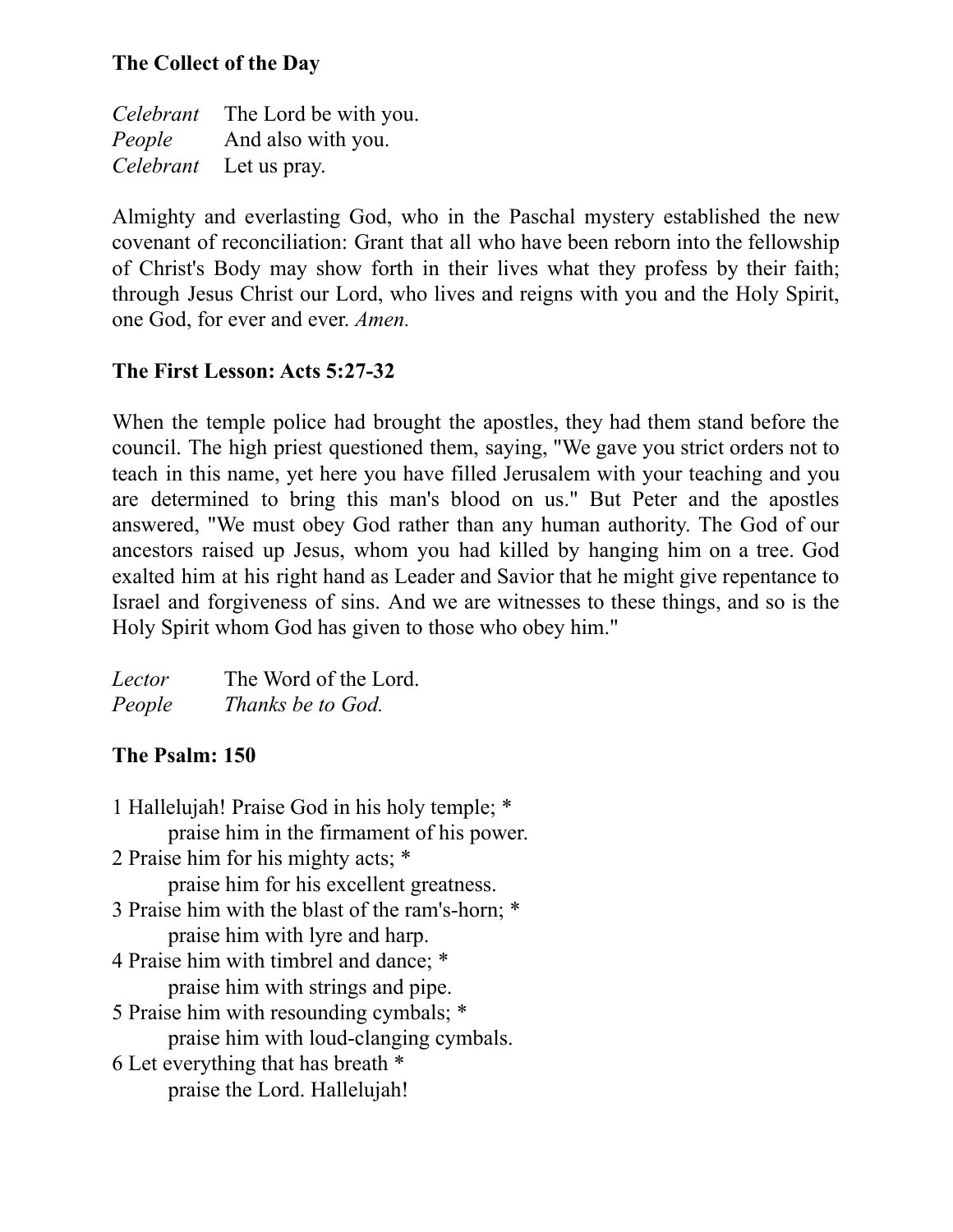#### **The Second Reading: Revelation 1:4-8**

John to the seven churches that are in Asia: Grace to you and peace from him who is and who was and who is to come, and from the seven spirits who are before his throne, and from Jesus Christ, the faithful witness, the firstborn of the dead, and the ruler of the kings of the earth.

To him who loves us and freed us from our sins by his blood, and made us to be a kingdom, priests serving his God and Father, to him be glory and dominion forever and ever. Amen.

Look! He is coming with the clouds; every eye will see him, even those who pierced him; and on his account all the tribes of the earth will wail. So it is to be. Amen. "I am the Alpha and the Omega," says the Lord God, who is and who was and who is to come, the Almighty.

| Lector | The Word of the Lord. |
|--------|-----------------------|
| People | Thanks be to God.     |

**The Sequence Hymn** *We walk by faith and not by sight* Hymnal 209

### **The Holy Gospel: John 20:19-31**

*Celebrant* The Holy Gospel of our Lord Jesus Christ according to John. *People* Glory to you, Lord Christ.

When it was evening on that day, the first day of the week, and the doors of the house where the disciples had met were locked for fear of the Jews, Jesus came and stood among them and said, "Peace be with you." After he said this, he showed them his hands and his side. Then the disciples rejoiced when they saw the Lord. Jesus said to them again, "Peace be with you. As the Father has sent me, so I send you." When he had said this, he breathed on them and said to them, "Receive the Holy Spirit. If you forgive the sins of any, they are forgiven them; if you retain the sins of any, they are retained."

But Thomas (who was called the Twin), one of the twelve, was not with them when Jesus came. So the other disciples told him, "We have seen the Lord." But he said to them, "Unless I see the mark of the nails in his hands, and put my finger in the mark of the nails and my hand in his side, I will not believe."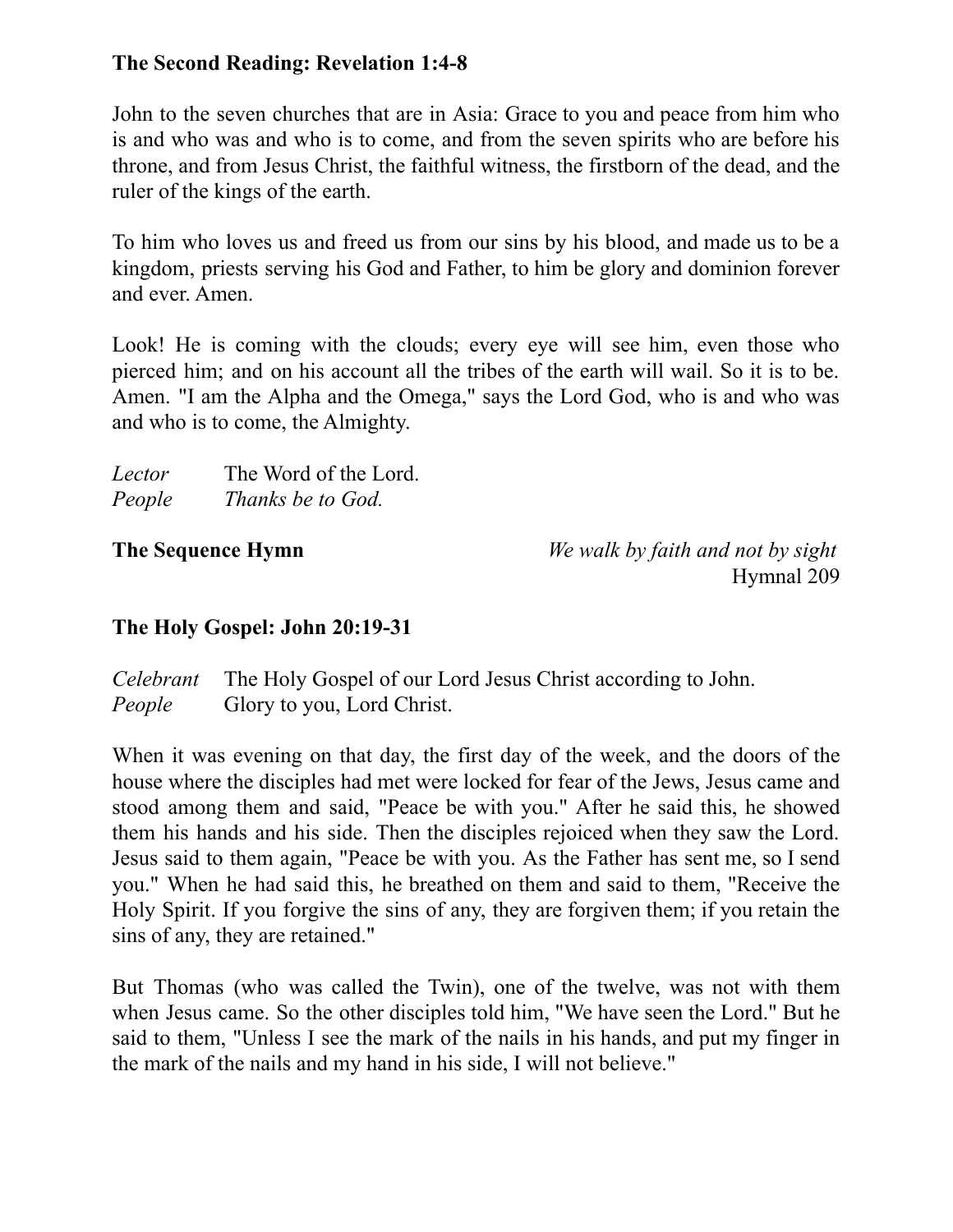A week later his disciples were again in the house, and Thomas was with them. Although the doors were shut, Jesus came and stood among them and said, "Peace be with you." Then he said to Thomas, "Put your finger here and see my hands. Reach out your hand and put it in my side. Do not doubt but believe." Thomas answered him, "My Lord and my God!" Jesus said to him, "Have you believed because you have seen me? Blessed are those who have not seen and yet have come to believe."

Now Jesus did many other signs in the presence of his disciples, which are not written in this book. But these are written so that you may come to believe that Jesus is the Messiah, the Son of God, and that through believing you may have life in his name.

| Celebrant | The Gospel of the Lord.     |
|-----------|-----------------------------|
| People    | Praise to you, Lord Christ. |

*A period of silence is kept.*

## **The Nicene Creed** BCP 358

*All say together*

We believe in one God, the Father, the Almighty, maker of heaven and earth, of all that is, seen and unseen.

We believe in one Lord, Jesus Christ, the only Son of God, eternally begotten of the Father, God from God, Light from Light, true God from true God, begotten, not made, of one Being with the Father. Through him all things were made. For us and for our salvation he came down from heaven: by the power of the Holy Spirit he became incarnate from the Virgin Mary, and was made man. For our sake he was crucified under Pontius Pilate; he suffered death and was buried. On the third day he rose again in accordance with the Scriptures; he ascended into heaven and is seated at the right hand of the Father. He will come again in glory to judge the living and the dead, and his kingdom will have no end.

**The Sermon** Mark Johnson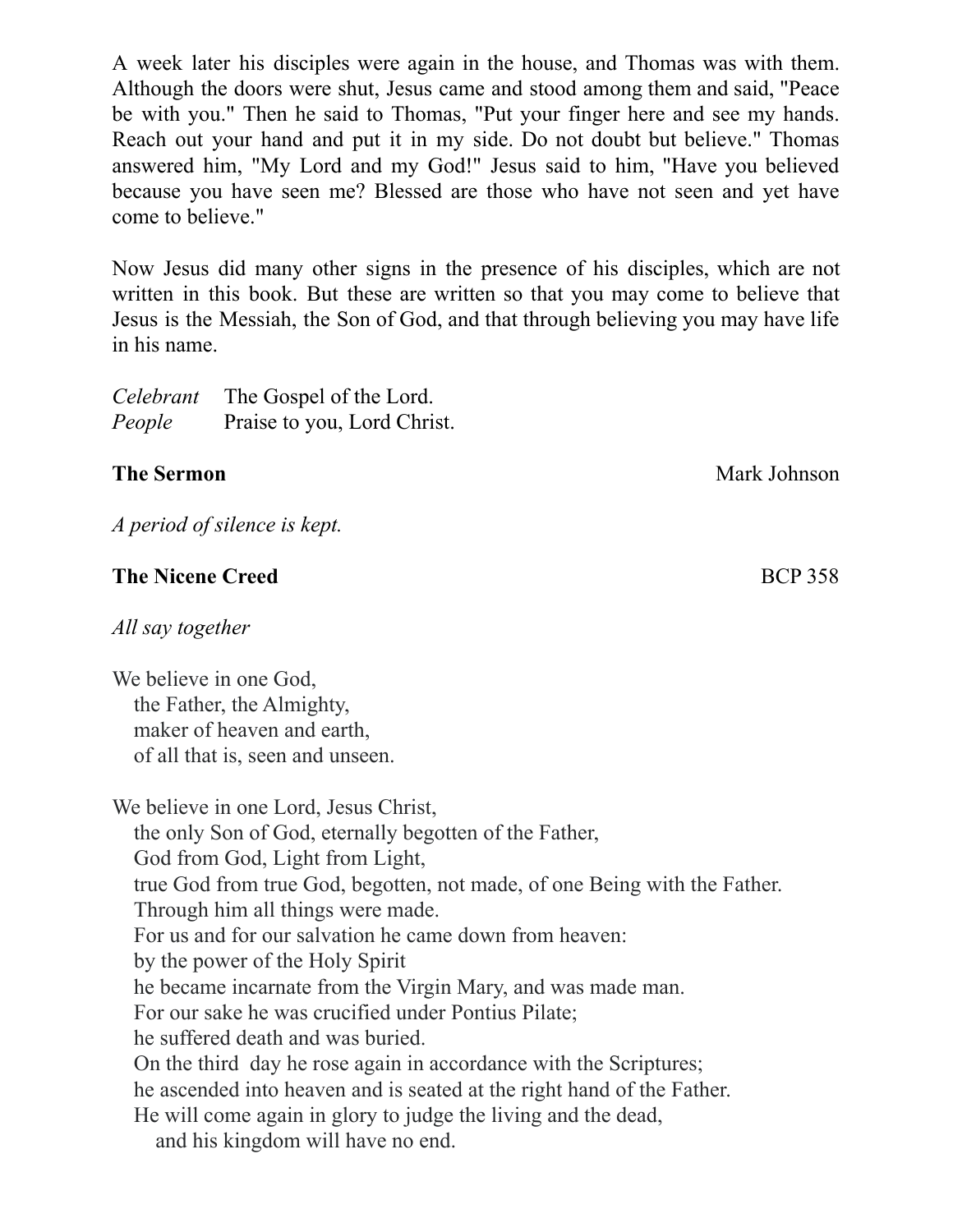We believe in the Holy Spirit, the Lord, the giver of life, who proceeds from the Father and the Son. With the Father and the Son he is worshiped and glorified. He has spoken through the prophets. We believe in one holy catholic and apostolic Church. We acknowledge one baptism for the forgiveness of sins. We look for the resurrection of the dead, and the life of the world to come. Amen.

## **The Prayers of the People — Form III**

| People | <i>Intercessor</i> Father, we pray for your holy Catholic Church;<br>That we all may be one.                                                                                                                                                                                                                                 |
|--------|------------------------------------------------------------------------------------------------------------------------------------------------------------------------------------------------------------------------------------------------------------------------------------------------------------------------------|
|        | Intercessor Grant that every member of the Church may truly and humbly serve<br>you;                                                                                                                                                                                                                                         |
| People | That your Name may be glorified by all people.                                                                                                                                                                                                                                                                               |
| People | <i>Intercessor</i> We pray for all bishops, priests, and deacons;<br>That they may be faithful ministers of your Word and Sacraments.                                                                                                                                                                                        |
|        | <i>Intercessor</i> We pray for all who govern and hold authority in the nations of the<br>world;                                                                                                                                                                                                                             |
| People | That there may be justice and peace on the earth.                                                                                                                                                                                                                                                                            |
| People | <i>Intercessor</i> Give us grace to do your will in all that we undertake;<br>That our works may find favor in your sight.                                                                                                                                                                                                   |
| People | <i>Intercessor</i> Have compassion on those who suffer from any grief or trouble;<br>That they may be delivered from their distress.                                                                                                                                                                                         |
| People | <i>Intercessor</i> Give to the departed eternal rest, especially: Dick, Daniel.<br>Let light perpetual shine upon them.                                                                                                                                                                                                      |
| People | <i>Intercessor</i> We praise you for your saints who have entered into joy;<br>May we also come to share in your heavenly kingdom.                                                                                                                                                                                           |
|        | <i>Intercessor</i> Let us pray for our own needs and those of others. We pray for those<br>on our prayer list, especially Amanda, Emersyn, Phoebe, Josephine.<br>We give thanks for those who celebrate birthdays this week,<br>especially: Dean, Dawn, John, Kathy, Tim, Nate, Clay, Rachel,<br>Mikayla, Anna Grace, April. |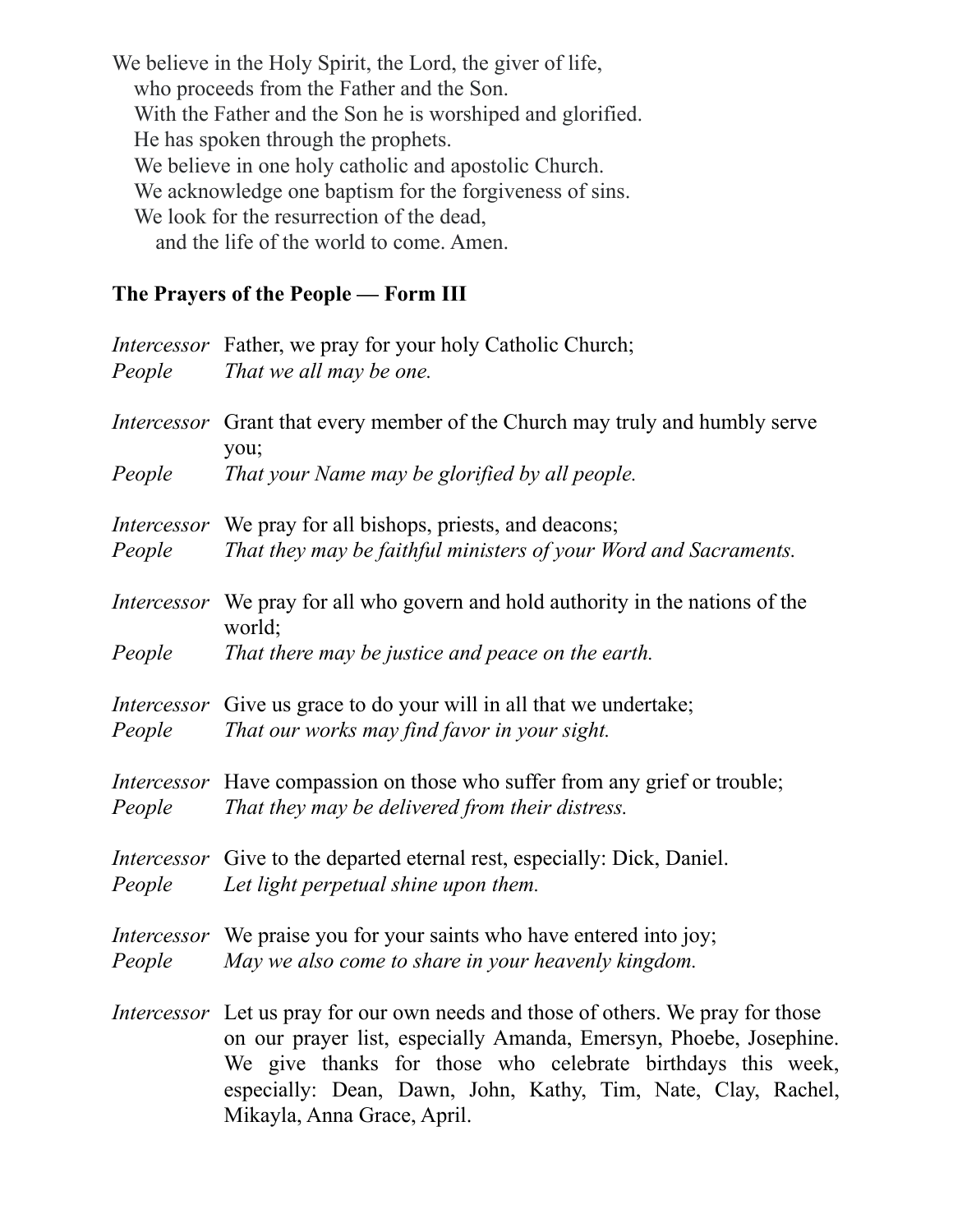#### *The Celebrant adds a concluding Collect.*

O Lord our God, accept the fervent prayers of your people; in the multitude of your mercies, look with compassion upon us and all who turn to you for help; for you are gracious, O lover of souls, and to you we give glory, Father, Son, and Holy Spirit, now and for ever. Amen.

#### **The Peace**

|        | <i>Celebrant</i> The peace of the Lord be always with you. |
|--------|------------------------------------------------------------|
| People | And also with you.                                         |

#### **Blessings and Thanksgivings**

#### **The Holy Communion**

#### **The Offertory** *I Will Arise*

Parker/Shaw

### **The Great Thanksgiving** Eucharistic Prayer A

BCP 361

|           | <i>Celebrant</i> The Lord be with you.     |
|-----------|--------------------------------------------|
|           | People And also with you.                  |
|           | <i>Celebrant</i> Lift up your hearts.      |
|           | People We lift them to the Lord.           |
| Celebrant | Let us give thanks to the Lord our God.    |
| People    | It is right to give him thanks and praise. |

It is right, and a good and joyful thing, always and everywhere to give thanks to you, Father Almighty, Creator of heaven and earth. But chiefly are we bound to praise you for the glorious resurrection of your Son Jesus Christ our Lord; for he is the true Paschal Lamb, who was sacrificed for us, and has taken away the sin of the world. By his death he has destroyed death, and by his rising to life again he has won for us everlasting life. Therefore we praise you, joining our voices with Angels and Archangels and with all the company of heaven, who for ever sing this hymn to proclaim the glory of your Name:

**The Sanctus** Hymnal S 128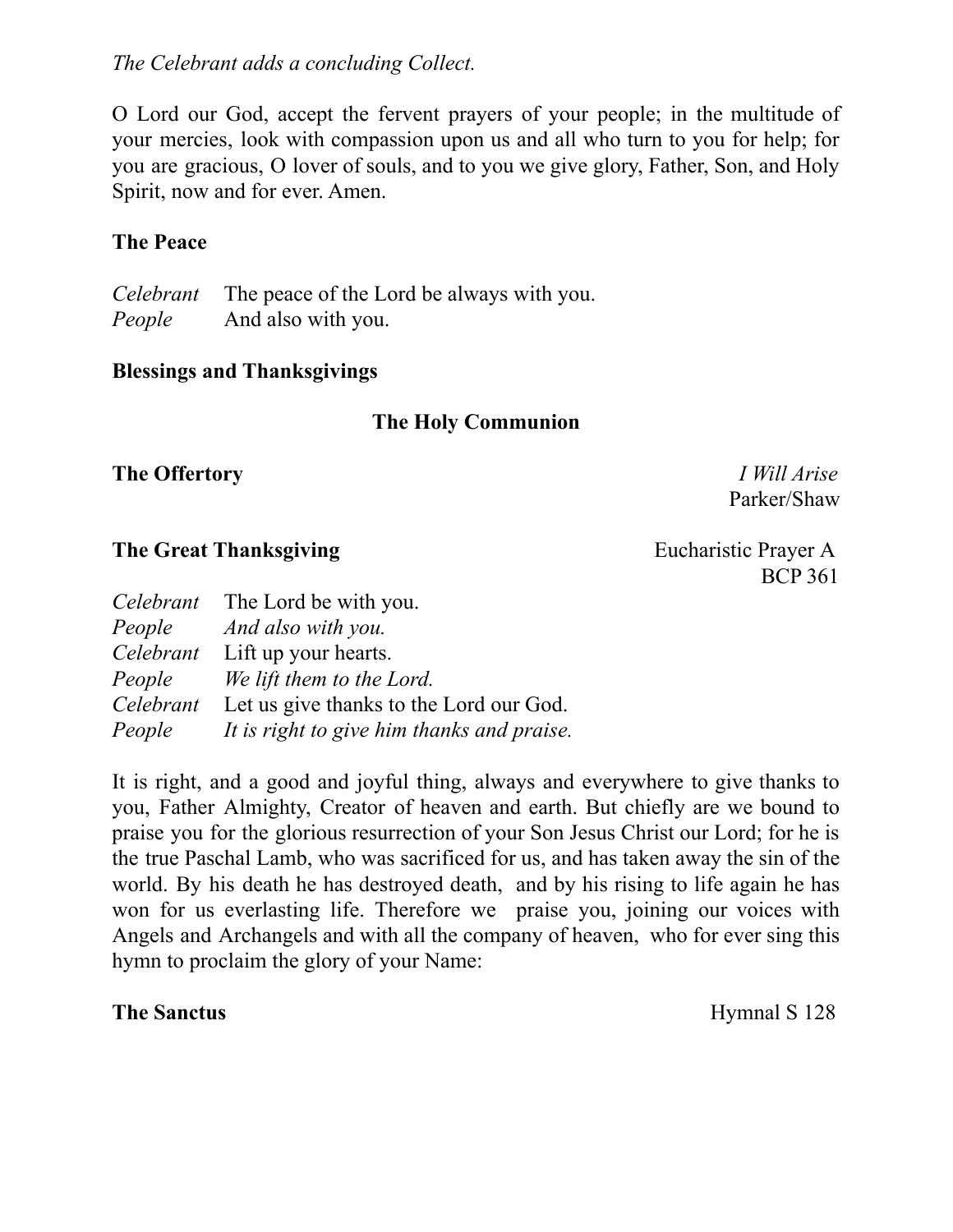Holy and gracious Father: In your infinite love you made us for yourself; and, when we had fallen into sin and become subject to evil and death, you, in your mercy, sent Jesus Christ, your only and eternal Son, to share our human nature, to live and die as one of us, to reconcile us to you, the God and Father of all. He stretched out his arms upon the cross, and offered himself in obedience to your will, a perfect sacrifice for the whole world.

On the night he was handed over to suffering and death, our Lord Jesus Christ took bread; and when he had given thanks to you, he broke it, and gave it to his disciples, and said, "Take, eat: This is my Body, which is given for you. Do this for the remembrance of me." After supper he took the cup of wine; and when he had given thanks, he gave it to them, and said, "Drink this, all of you: This is my Blood of the new Covenant, which is shed for you for the forgiveness of sins. Whenever you drink it, do this for the remembrance of me."

Therefore we proclaim the mystery of faith:

*Celebrant and People*

**Christ has died. Christ is risen. Christ will come again.**

#### *The Celebrant continues*

We celebrate the memorial of our redemption, O Father, in this sacrifice of praise and thanksgiving. Recalling his death, resurrection, and ascension, we offer you these gifts. Sanctify them by your Holy Spirit to be for your people the Body and Blood of your Son, the holy food and drink of new and unending life in him. Sanctify us also that we may faithfully receive this holy Sacrament, and serve you in unity, constancy, and peace; and at the last day bring us with all your saints into the joy of your eternal kingdom. All this we ask through your Son Jesus Christ. By him, and with him, and in him, in the unity of the Holy Spirit all honor and glory is yours, Almighty Father, now and for ever.

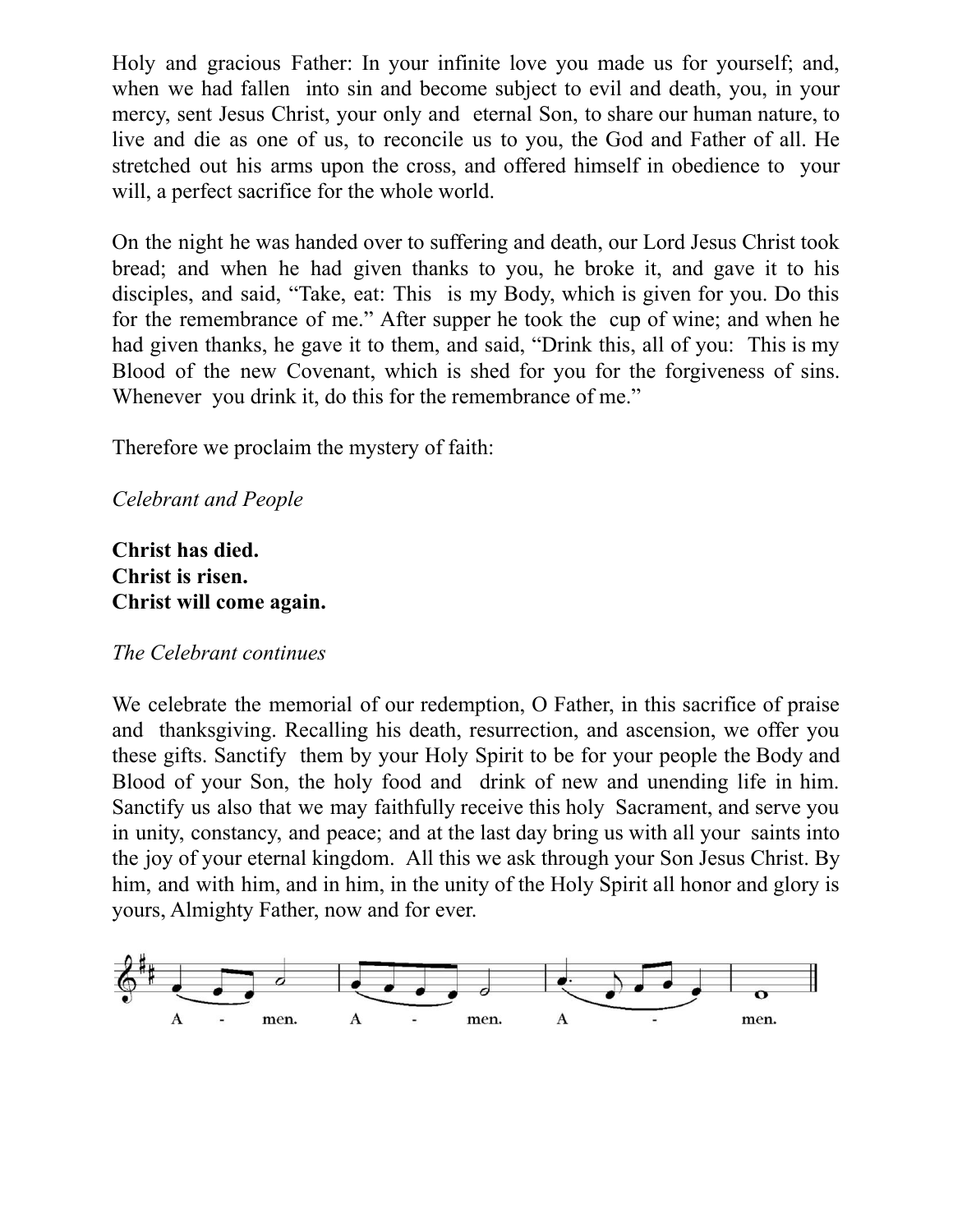#### *The Celebrant then continues*

And now, as our Savior Christ has taught us, we are bold to say,

#### *People and Celebrant*

Our Father, who art in heaven, hallowed be thy Name, thy kingdom come, thy will be done, on earth as it is in heaven. Give us this day our daily bread. And forgive us our trespasses, as we forgive those who trespass against us. And lead us not into temptation, but deliver us from evil. For thine is the kingdom, and the power, and the glory, for ever and ever. Amen.

#### **The Breaking of the Bread**

*A period of silence is kept.*

*Celebrant* Alleluia. Christ our Passover is sacrificed for us; *People* Therefore let us keep the feast. Alleluia.

#### **The Fraction Anthem** Hymnal S 154

*Facing the people, the Celebrant says the following Invitation*

The Gifts of God for the People of God.

*Holy Communion is of ered via the common cup for sipping or intinction (dipping the wafer into the wine). Gluten-free wafers are available at the side altar.*

**The Communion Anthem** *This joyful Eastertide*

Charles Wood

**The Communion Hymn** *I come with joy to meet my Lord* Hymnal 304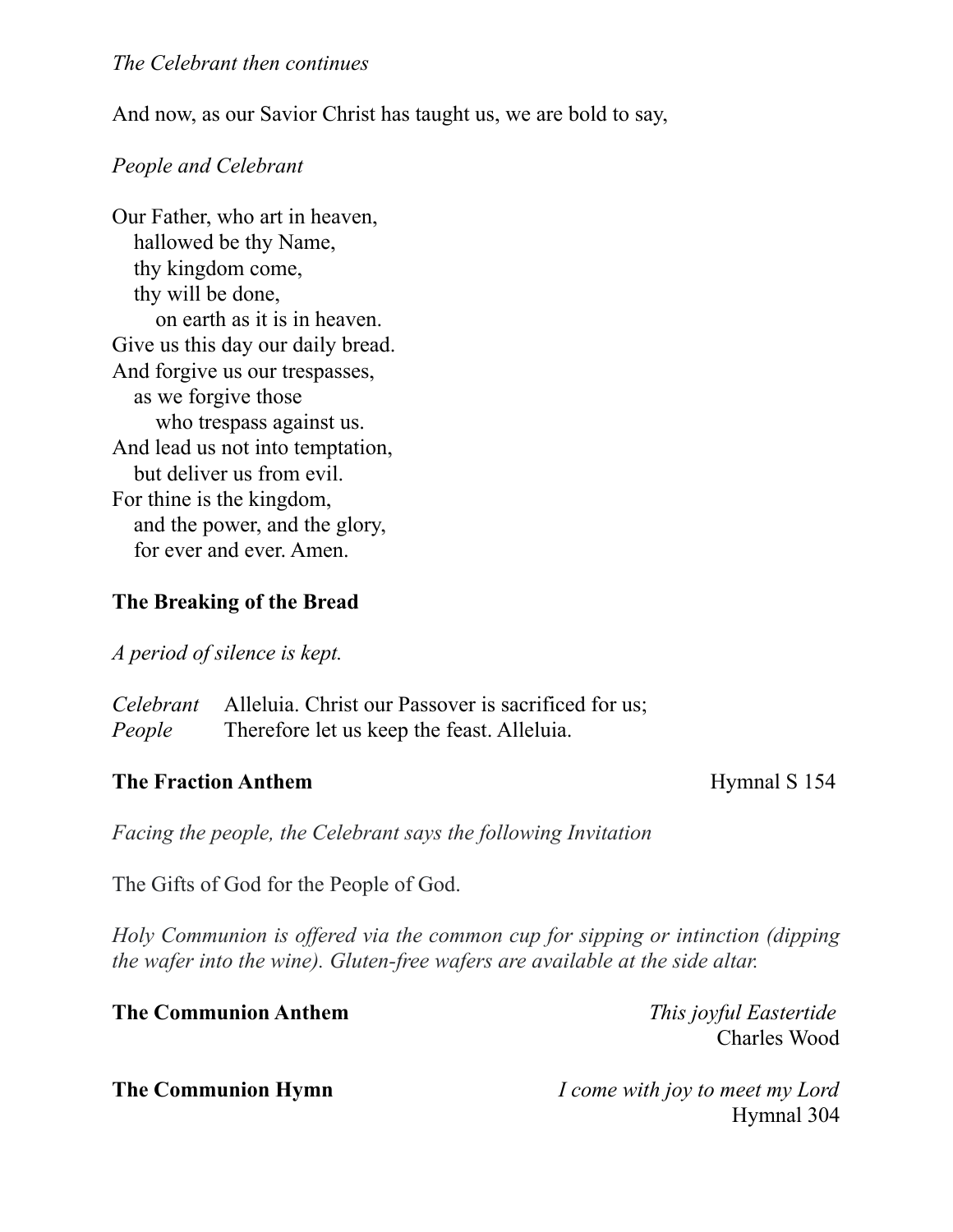#### **The Post Communion Prayer**

*Celebrant* Let us pray.

#### *Celebrant and People*

Father of all, we give you thanks and praise, that when we were still far off you met us in your Son and brought us home. Dying and living, he declared your love, gave us grace and opened the gate of glory. May we who share Christ's body live his risen life; we who drink his cup bring life to others; we whom the Spirit lights give light to the world. Keep us firm in the hope you have set before us, so we and all your children shall be free, and the whole earth live to praise your name. *Amen.*

**The Closing Hymn** *O praise ye the Lord!* Hymnal 432

### **The Blessing**

#### **The Dismissal**

*Celebrant* Let us go forth into the world, rejoicing in the power of the Spirit. Alleluia, alleluia. *People Thanks be to God. Alleluia, alleluia.*

### **SERVICE PARTICIPANTS**

| <b>Vestry Person of the Week</b> | Philip Hand                                   |
|----------------------------------|-----------------------------------------------|
| <b>Vergers</b>                   | Frankey Henderson, Jennifer Thomasson         |
| <b>Eucharistic Ministers</b>     | Wendy Llosa, Lauren Gallagher                 |
| <b>Readers/Intercessor</b>       | Dean Eelman                                   |
| <b>Acolytes</b>                  | Victoria Eversoll (1st), Rhett Eversoll (2nd) |
|                                  | Meredith Brown (Banner)                       |
|                                  | Lily Mattera, Rowan Mattera (Torchbearers)    |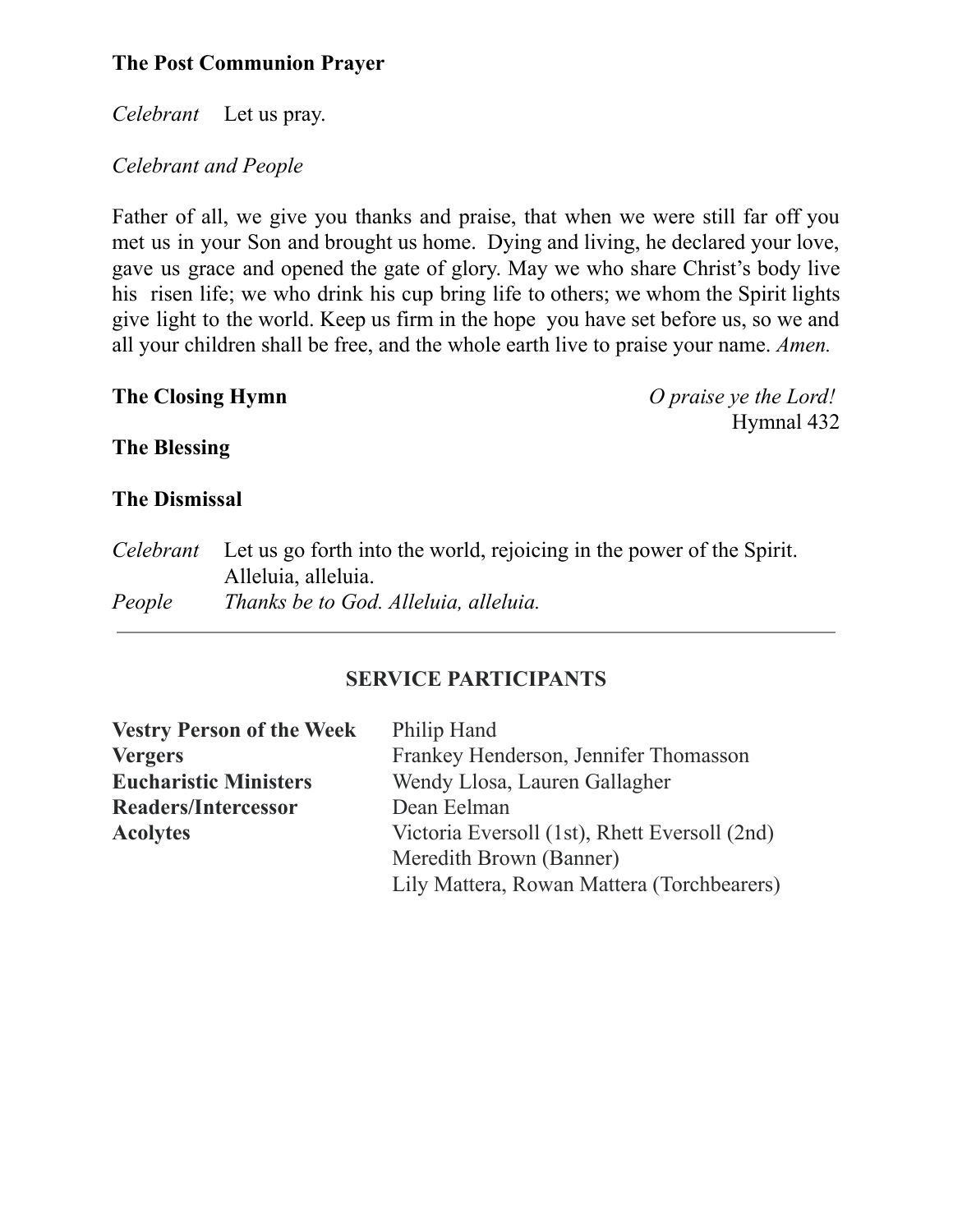## **PARISH NOTICES**

**SUNDAY MORNING ADULT FORMATION** – Please join Adult Formation in the parish hall conference room at 9:30 each Sunday to discuss wonderful and relevant books that help us all on our faith journeys. We have begun reading *What's So Amazing About Grace?* by Phillip Yancey. Even if you choose not to read the book, we think you will enjoy the discussion!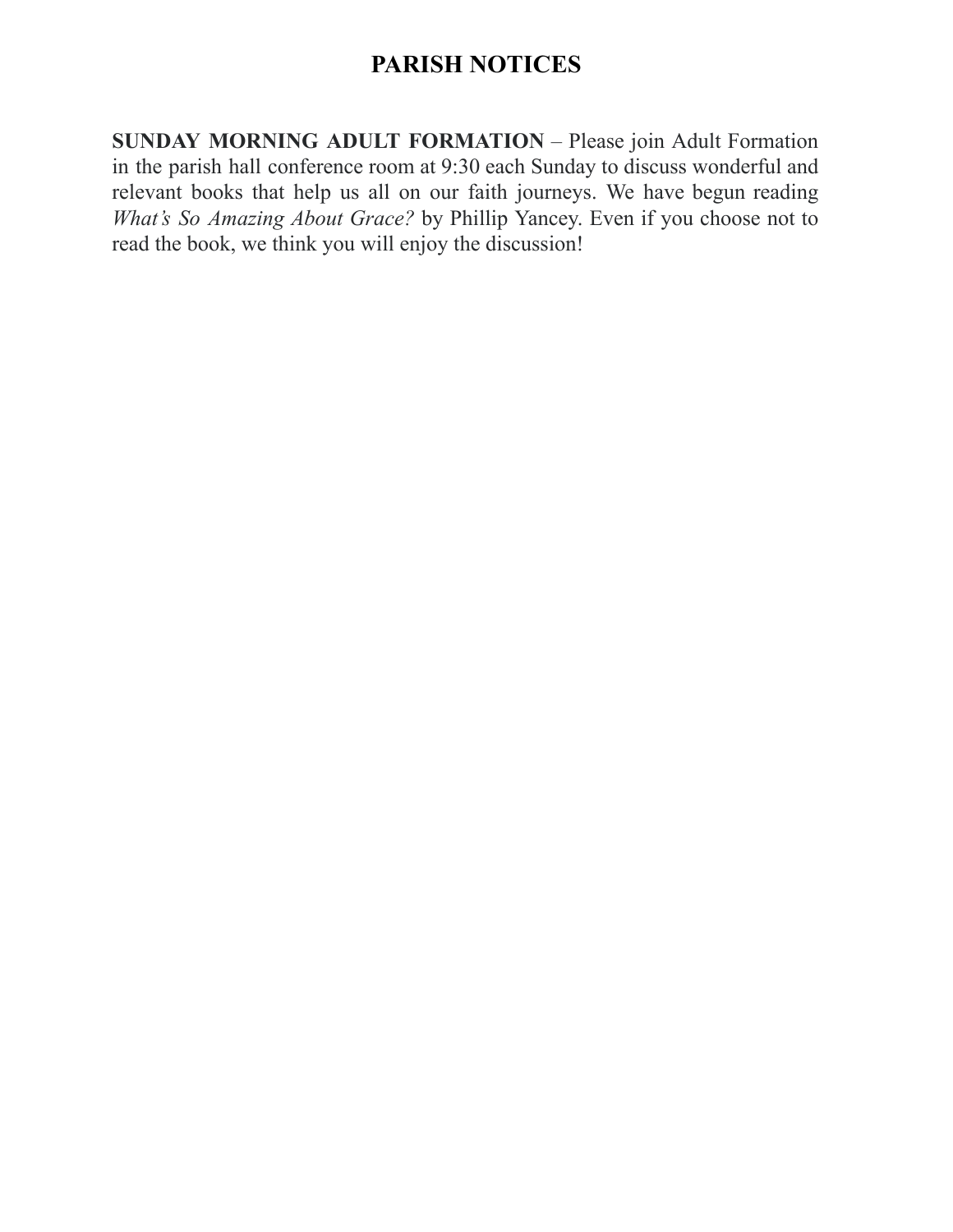## *Remember in your Prayers*

A Prayer for Love: (From the Daughters of the King) Bless us with Love, O Merciful God; That we may love as you love. That we may show patience, tolerance, kindness, caring and love to all. Bless us with your love.

We pray for those with timely concerns: Brink Howard, Rena McMichael, Michael Coxand, Steven Stellen, Marcia Mack, Vashti Ravenell, Gavin Stuart and family, Heather Pennell-Glover, Anne Murphy, Quinn Harrison, Jason Allen, Ethan Page, Luke Bourneuf, Ruthie Stewart, Don Jones, Scott Cummins, Karol Lamb, Marvin Simpson, Stephanie Grendzinski, Joseph Bagwell, Amanda and Emersyn Taylor, Phoebe Kohler, Josephine Warwick.

We pray for those with ongoing concerns: Malcolm Velasca, Kiran Force, Alice Magnan, Annie Bulford, Margaret Crary, Trina Hall, Tyler Chapman, Anna Endres, Kimberly Leitch, Bo Warren, Brittany Jones, Ralph Hajosy, John Cummins, Carol Paschal, Megan Morgan, Jeni Massenburg, Ivy Roman.

We pray for the members of the Vestry: Renee, Mark, Nicole, Philip, Frankey, Polly, Tony, Marianne, Virginia, and for the Staff: Hazel, Mason, Dawn, Elisabeth, Mary Margaret, Cole, Kimberly.

We pray for members of our armed services and their families: Phil Kearney, Kevin Bradley, Joe Clay, Tom Choate, Linda Boyce, Dariel Johnson, Sean McGraw, Steven Puckett, Bill Tudor, Jr., Scott Woodward, Luke White, Tommy White, Zach Simkins, Jacob Britt, Morgen Davis, Luke Eason, Michael Rafferty, David Norwood, Arron Essex, Adam Harrison, Sam Vermilyea, Charles Mathews, Cameron Everett, Lanier Sealy, Beau Massenburg.

We give thanks for the lives of those celebrating birthdays this week: Dean Eelman, Dawn Harrison, John Teal, Kathy Dean, Tim Young, Nate Turner, Clay Neely, Rachel Herman, Mikayla Pape, Anna Grace Hand, April Nall.

We pray for those who have died: Alyn Richard "Dick" Jones Jr., brother of Walter Jones; Daniel Taylor, friend of Nicole Walters. *Rest eternal grant to them, O Lord, and let light perpetual shine upon them. Amen.*